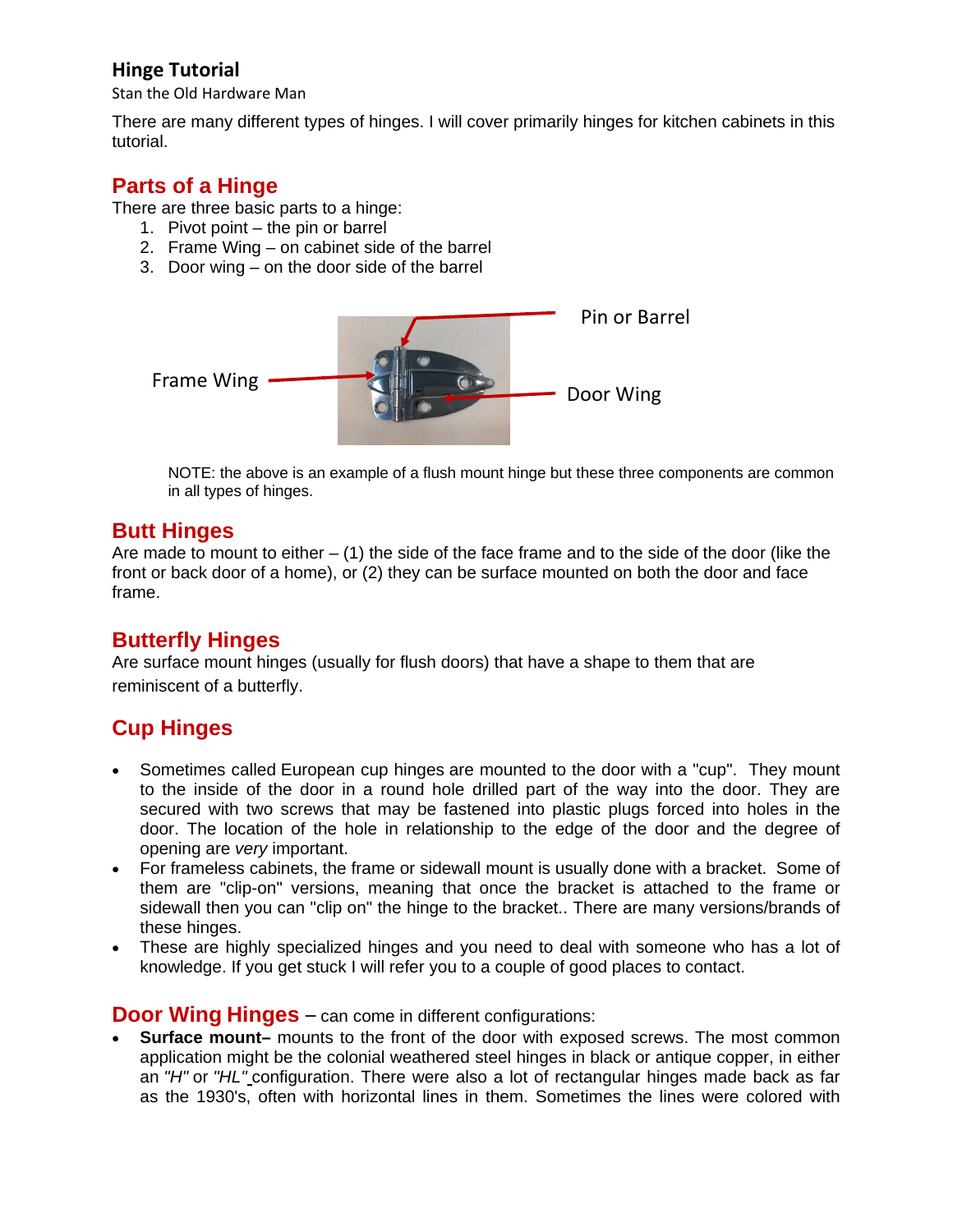### **Hinge Tutorial**

Stan the Old Hardware Man

black, red, yellow, white, blue, or green. And there are other surface mount door wings as well.

- **Slab overlay** has a door wing that is flat and mounts to the back side of the door. It may also be called a variable overlay hinge because the amount that the door overlays the door opening in the cabinet is not a fixed amount set by the hinge configuration.
- **Slab overlay reverse bevel** the door wing has a bevel, usually 30 degrees, to accommodate a reverse beveled door edge. This is done to save on cabinet hardware cost or to achieve a very clean look, maybe both. The homeowner opens the door by putting his/her fingers behind the door lip and pulling.
- **Lip doors** the lip covers a part of the face frame when the door is closed. The portion of the door that is behind the lip protrudes back into the cabinet door opening when the door is closed. These lip doors have two critical measurements when trying to match hinges to them – (1) the width of the lip, and (2) the depth of the inset of the door (the amount that the door goes back into the cabinet behind the face frame). The most common lip is 3/8" some are  $\frac{1}{2}$ " but it can vary. The most common inset is  $3/8$ ", less common but standard is  $1/2$ ",  $5/8$ ", and 3/4".

#### **Full inset doors –**

- $\triangleright$  Go all of the way back into the cabinet door opening and when closed, is flush on the surface with the face frame. These doors are most commonly mounted with a flat surface hinge. Both wings are mounted on the front of the frame and door. The next most common application would be a hinge whose frame wing mounts to the side of the face frame, and whose door wing mounts to both the side of the door, and wraps behind the door and is again secured to the door there with screws.
- $\triangleright$  Some of the newer full inset hinges have fancy pins and may have an angled mount/wrap for attaching to the face frame. The door thickness will make a difference in the hinge you use. The most common is 3/4" but some can be 9/16", 11/16", or 13/16". Partial wrap frame wings work on most face frames. There are some full wrap door wings made for 3/4" face frames.
- *See Full Inset Hinge section in the website FAQ for image example and further details.*
- **Demountable hinge** the door wing mounts to the door with a wedge that fits into the edge of the door in a slot that has been routed into the door on an incline. A single screw allows adjustment of the door.

### **Frame Wing Hinges** – can mount several different ways

- The most common is the **fully exposed frame wing** with the exposed screws going directly into the surface of the face frame
- Some hinges have screws that mount under the door directly into the surface of the face frame, leaving only the barrel of the hinge showing when the door is closed. This hinge has a hidden surface mount frame wing.